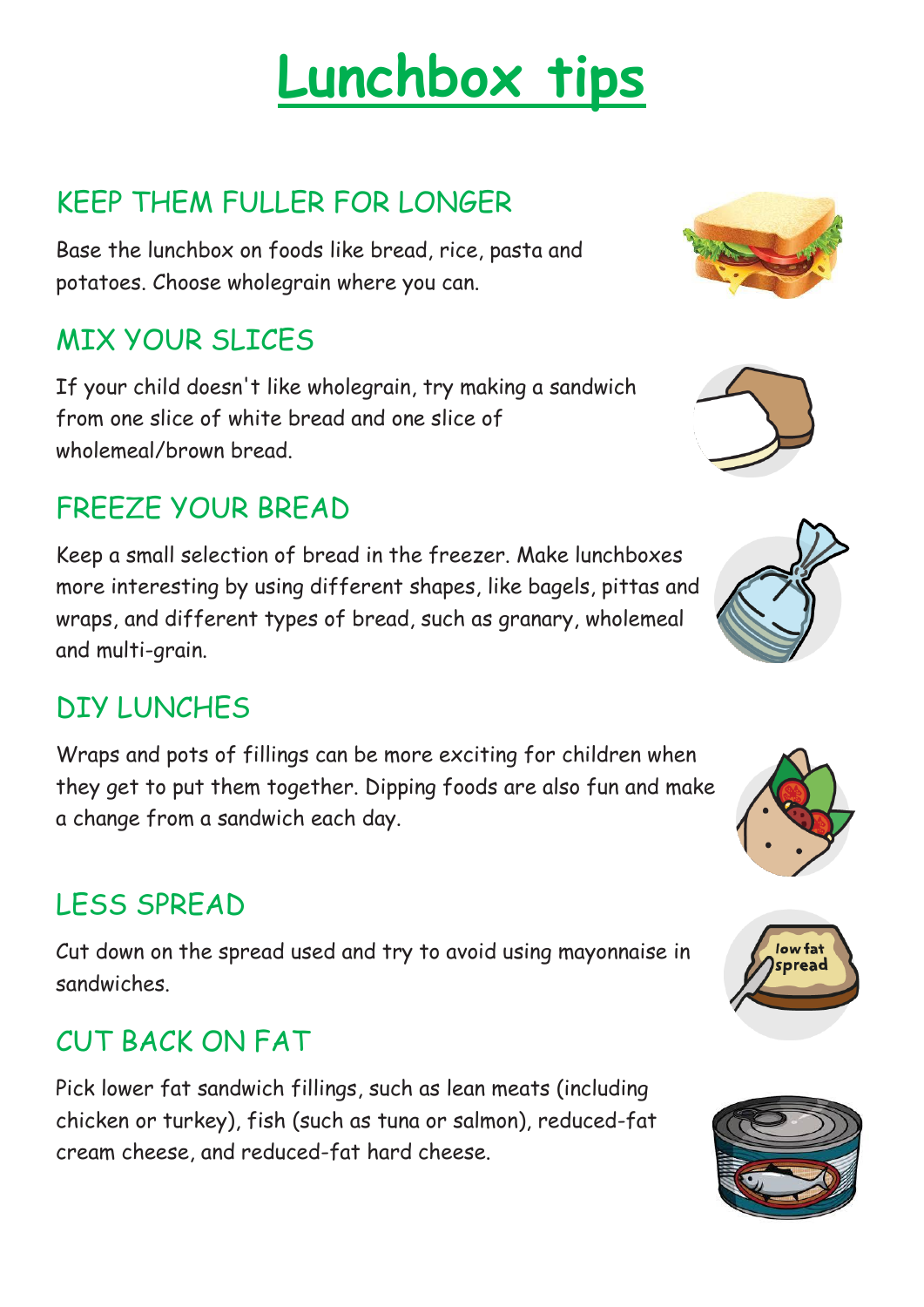### EVER GREEN

Always add salad to sandwiches – it all counts towards your child's 5 A DAY.

## ALWAYS ADD VEG

Cherry tomatoes or sticks of carrot, cucumber, celery and peppers all count towards their 5 A DAY. Adding a small pot of reduced-fat hummus or other dips may help with getting children to eat vegetables.

#### NO CRISPS

If your child really likes their crisps try homemade plain popcorn or plain rice cakes instead.

## ADD BITE-SIZE FRUIT

Try chopped apple, peeled satsuma segments, strawberries, blueberries, halved grapes or melon slices to make it easier for them to eat. Add a squeeze of lemon juice to stop it from going brown.

## TINNED FRUIT COUNTS

A small pot of tinned fruit in juice – not syrup – is perfect for their lunchbox.

#### SWAP THE FRUIT BARS

Dried fruit such as raisins, sultanas and dried apricots are not only cheaper than processed fruit bars and snacks but can be healthier too. Remember to keep dried fruit to mealtimes as it can be bad for your child's teeth.